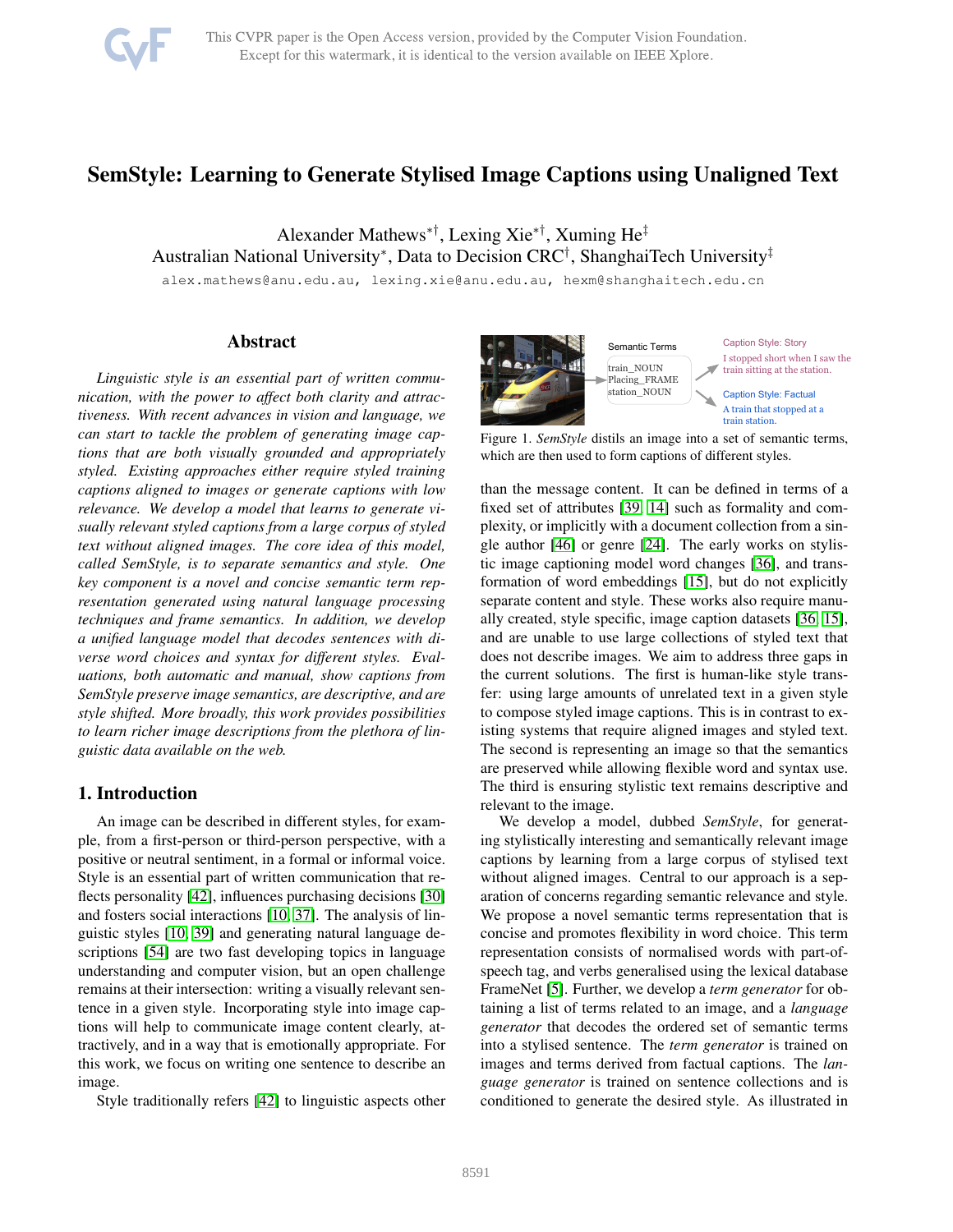Figure [1,](#page-0-0) the *term generator* produces train\_NOUN, Placing FRAME, station NOUN from the image, and the *language generator* produces sentences of different styles from this set of terms. Evaluated on both MSCOCO [\[8\]](#page-8-6) and a corpus of romance novels [\[61\]](#page-9-6), the SemStyle system produced distinctively styled captions in 58.8% of cases, while retaining visual semantics as judged by the SPICE metric [\[1\]](#page-8-7). Evaluated subjectively by the crowd, SemStyle achieved an average descriptiveness of 2.97 (out of 4, larger is more descriptive), which is competitive with a purely descriptive baseline at 2.95. Since this descriptive baseline is the basis of the *term generator* we can conclude that SemStyle retains the descriptive accuracy of the underlying semantic model. Moreover, 41.9% of captions from SemStyle were judged to be telling a story about the associated image. The main contributions of this paper are as follows:

- A concise semantic term representation for image and language semantics, implemented with a neuralnetwork based *term generator*.
- A method that uses semantic terms to generate relevant captions with wording flexibility.
- A training strategy for learning to mimic sentencelevel style using both styled and descriptive corpora.
- Competitive results in human and automatic evaluations with existing, and two novel, automated metrics for style. Dataset, models and evaluation results are released online <sup>[1](#page-1-0)</sup>.

## 2. Related work

This work is closely related to recent work on recognising linguistic style, captioning images with additional information, and the new topic of generating stylistic captions.

The problem of identifying writing style to identify authors has received much interest. Many features have been proposed [\[46\]](#page-9-4) to disentangle style and content including: lexical features [\[4,](#page-8-8) [3,](#page-8-9) [50\]](#page-9-7), bag of functional words [\[3\]](#page-8-9) and Internet slang terms [\[4\]](#page-8-8). Paraphrasing, and word choice are shown to be important indicators of style [\[59,](#page-9-8) [39\]](#page-9-2). In online communities, writing style is shown to be indicative of personality [\[45\]](#page-9-9), vary across different online fora, and change throughout a discussion [\[40\]](#page-9-10). Synthesising text in a particular style is an emerging problem in natural language generation [\[16,](#page-8-10) [22\]](#page-8-11), but the quality of results is limited by the size of parallel text collection in two different styles [\[19\]](#page-8-12). In other cases the semantic content is not controlled and so may not be relevant to the subject such as an image or movie [\[14\]](#page-8-2). In this work we address both problems with respect to stylised image captioning.

Current state-of-the-art image captioning models consist of a Convolutional Neural Network [\[28\]](#page-8-13) (CNN) for object detection, and a Recurrent Neural Network [\[13,](#page-8-14) [18\]](#page-8-15) (RNN) for caption generation [\[12,](#page-8-16) [21,](#page-8-17) [25,](#page-8-18) [34,](#page-9-11) [54,](#page-9-3) [29,](#page-8-19) [60,](#page-9-12) [41,](#page-9-13) [49\]](#page-9-14).

These two components can be composed and learnt jointly through back-propagation. Training requires hundreds of thousands of aligned image-caption pairs, and the resulting captions reflect the purely descriptive style of the training data. Generalising image caption generators beyond the standard caption datasets (such as MSCOCO [\[8\]](#page-8-6)) is thus of interest. Some captioning systems are designed to generalise to unseen objects [\[33,](#page-8-20) [2,](#page-8-21) [52\]](#page-9-15); Luong *et al*. [\[31\]](#page-8-22) exploit other linguistic tasks via multi-task sequence learning; Venugopalan [\[53\]](#page-9-16) show that additional text improves the grammar of video captions. While this work leverages the general idea of multi-task learning, our specific proposal for separating semantics and style is new, as is our model for generating stylistic text.

Neural-storyteller [\[24\]](#page-8-3) generates styled captions by retrieving candidate factual captions [\[25\]](#page-8-18), embedding them in a vector space [\[26\]](#page-8-23), shifting the embeddings by the mean of the target style (e.g. romance novels) before finally decoding. The resulting captions are representative of the target style but only loosely related to the image. Our earlier SentiCap system [\[36\]](#page-9-5) generates captions expressing positive or negative sentiment. Training employs a switching RNN to adapt a language decoder using a small number of training sentences. This approach needs an aligned dataset of image captions with sentiment, and word-level annotations to emphasize words carrying sentiment. The StyleNet system [\[15\]](#page-8-4) uses a factored weight matrix to project word embeddings. Style is encoded in this factored representation while all other parameters are shared across different styles. This approach uses styled image-captions pairs for learning. To best of our knowledge, no stylistic image caption system exists that is grounded on images, adapts both word choice and syntactic elements, and is able to learn on large collections of text without paired images.

## 3. Our Approach

We propose a novel encoder-decoder model for generating semantically relevant styled captions. First this model maps the image into a semantic term representation via the *term generator*, then the *language generator* uses these terms to generate a caption in the target style. This is illustrated in Figure [2.](#page-2-0)

The lower left of Figure [2](#page-2-0) describes the *term generator*, which takes an image as input, extracts features using a CNN (Convolutional Neural Network) and then generates an ordered term sequence summarising the image semantics. The upper right of Figure [2](#page-2-0) describes the *language generator*, which takes the term sequence as input, encodes it with an RNN (Recurrent Neural Network) and then using an attention based RNN decodes it into natural language with a specific style. We design a two-stage learning strategy enabling us to learn the *term generator* network using only a standard image caption dataset, such as

<span id="page-1-0"></span><sup>1</sup><https://github.com/computationalmedia/semstyle>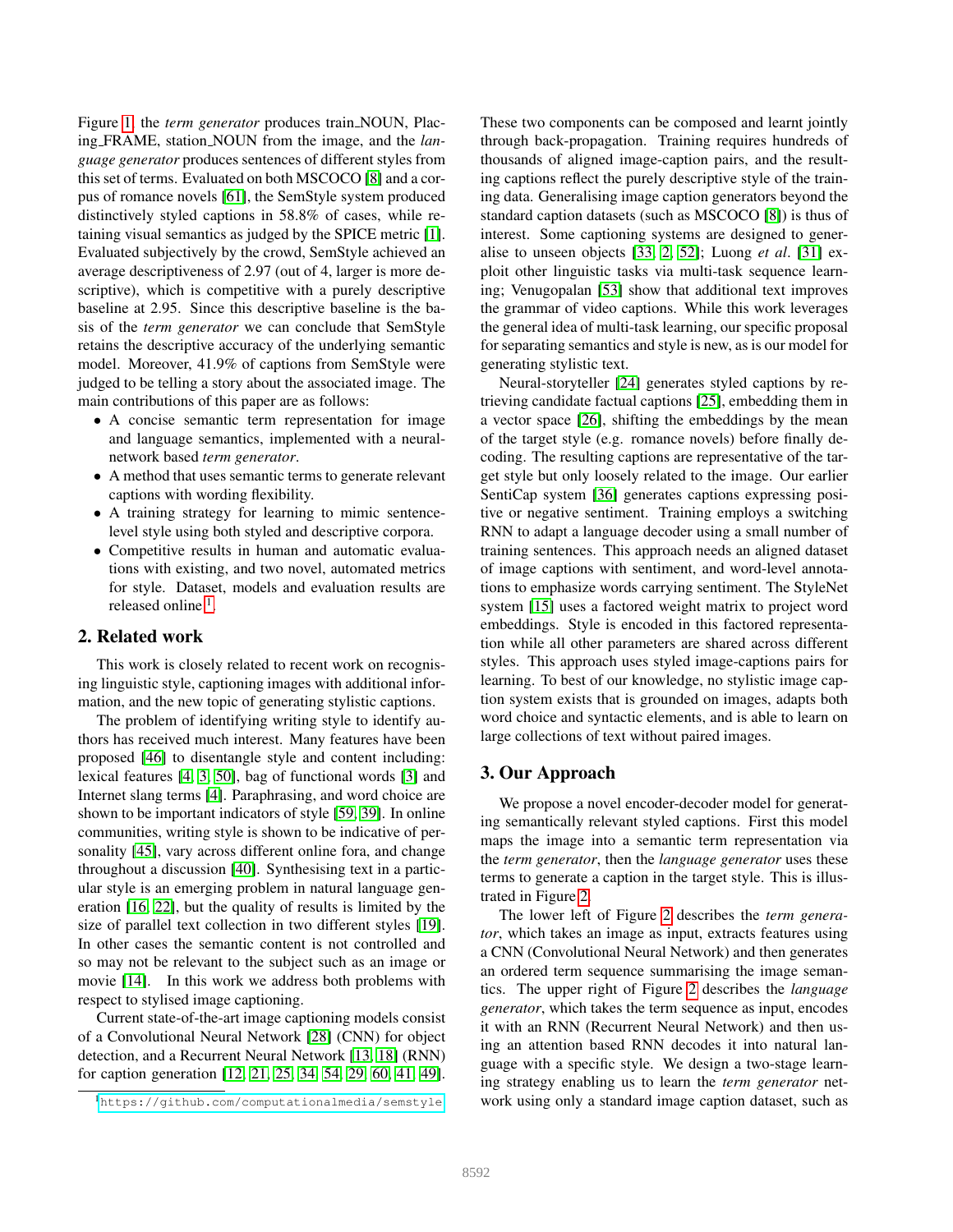

<span id="page-2-0"></span>Figure 2. An overview of the *SemStyle* model. The *term generator* network (in green) is shown in the lower left. The *language generator* network is in the upper right (in blue) .

MSCOCO [\[8\]](#page-8-6), and learn the *language generator* network on styled text data, such as romantic novels. The remainder of this section introduces our semantic representation and encoder-decoder neural network, while the learning method is discussed in Section [4.](#page-3-0)

#### <span id="page-2-2"></span>3.1. Semantic term representation

To generate image captions that are both semantically relevant and appropriately styled, our structured semantic representation should capture visual semantics and be independent of linguistic style. We would like all semantics to be represented in the image, while language constructs that are stylistic in nature can be freely chosen by the *language generator*. Our representation also needs to fully capture the semantics, to avoid teaching the *language generator* to invent semantics. Since we also wish to train the *language generator* without images, we need a representation that can be extracted from text alone. In Section [6,](#page-5-0) we show this semantic sequence preserves the majority of real-world image and text semantics.

Formally, given a sentence  $\mathbf{w} = \{w_1, w_2, \dots, w_n\}$  with  $w_i \in \mathcal{V}^{in}$ , we define a set of rules mapping it to our ordered semantic terms  $\mathbf{x} = \{x_1, x_2, \dots, x_M\}, x_i \in \mathcal{V}^{term}$ . Our goal is to define a set of semantic terms and mapping rules broad enough to encompass the semantics of both images and stylistic texts, and yet specific enough to avoid encoding style. Inspired by computational stylistics we construct three sets of rules:

A. Filtering non-semantic words. Function words are known to encode style rather than semantics, and are often used in authorship identification models [\[3,](#page-8-9) [50,](#page-9-7) [4\]](#page-8-8). Here we remove function words in order to encode semantics and strip out style. From input sentence s, we filter English stopwords and a small list of additional terms, either informal e.g. "nah", the result of tokenization e.g. "nt", or numbers e.g. "one", "two". Using Parts Of Speech (POS) tags we further remove: punctuation, adverbs, adjectives, pronouns and conjunctions. This importance ordering of POS types is derived from a data-driven perplexity evaluation described in the supplement [\[35\]](#page-9-17). Throughout this process we preserve common collocations such as "hot dog" and "fire hydrant". These collocations are from a pre-defined list, but automatic approaches [\[56\]](#page-9-18) could also be used.

B. Lemmatization and tagging. Words from a sentence are converted to semantic terms to remove common surface variations. For most words we choose to lemmatize and concatenate with the POS tag, e.g. "rock" becomes "rock NOUN". Lemmatization allows terms to be used more freely by the *language generator*, enabling stylistic choices such as tense and active/passive voice. POS tags distinguish among different senses of the same word, for example the verb "rock" and the noun "rock" are disparate. We use the spa $Cy^2$  $Cy^2$  natural language toolkit for lemmatization and POS tagging.

C. Verb abstraction. Verbs are replaced with a FrameNet [\[5\]](#page-8-5) frame, preserving much of the semantics without enforcing a particular word choice. FrameNet is a lexical database of semantic frames, which are a conceptual structure for describing events, relations, or objects along with their participants. For example, *sitting*, *laying*, *parking* all map to the *Placing* semantic frame. Table [1](#page-3-1) contains five commonly used verb frames. We use the semantic role labelling tool SEMAFOR [\[27\]](#page-8-24) to annotate frames. We then map these raw frames into a reduced frame vocabulary, consisting of frames occurring over 200 times in the MSCOCO training set. Out-of-vocabulary frames are mapped to an in-vocabulary ancestor via the FrameNet hierarchy. Failing this, the frame is filtered out. Intuitively, frames not occurring frequently in the MSCOCO set, and with no frequent ancestors, are unlikely to be visually grounded – for example the frame *Certainty*, with word lemmas *believe* and *trust*, is a frame with no obvious visual grounding.

The order of semantic terms is identical to the order in the original sentence. Results (Sec [6\)](#page-5-0) show training with this ground truth ordering helps performance.

#### 3.2. Generating semantic terms from images

We design a *term generator* network that maps an input image, denoted  $I$ , to an ordered sequences of seman-

<span id="page-2-1"></span><sup>2</sup><https://github.com/explosion/spaCy/tree/v1.9.0>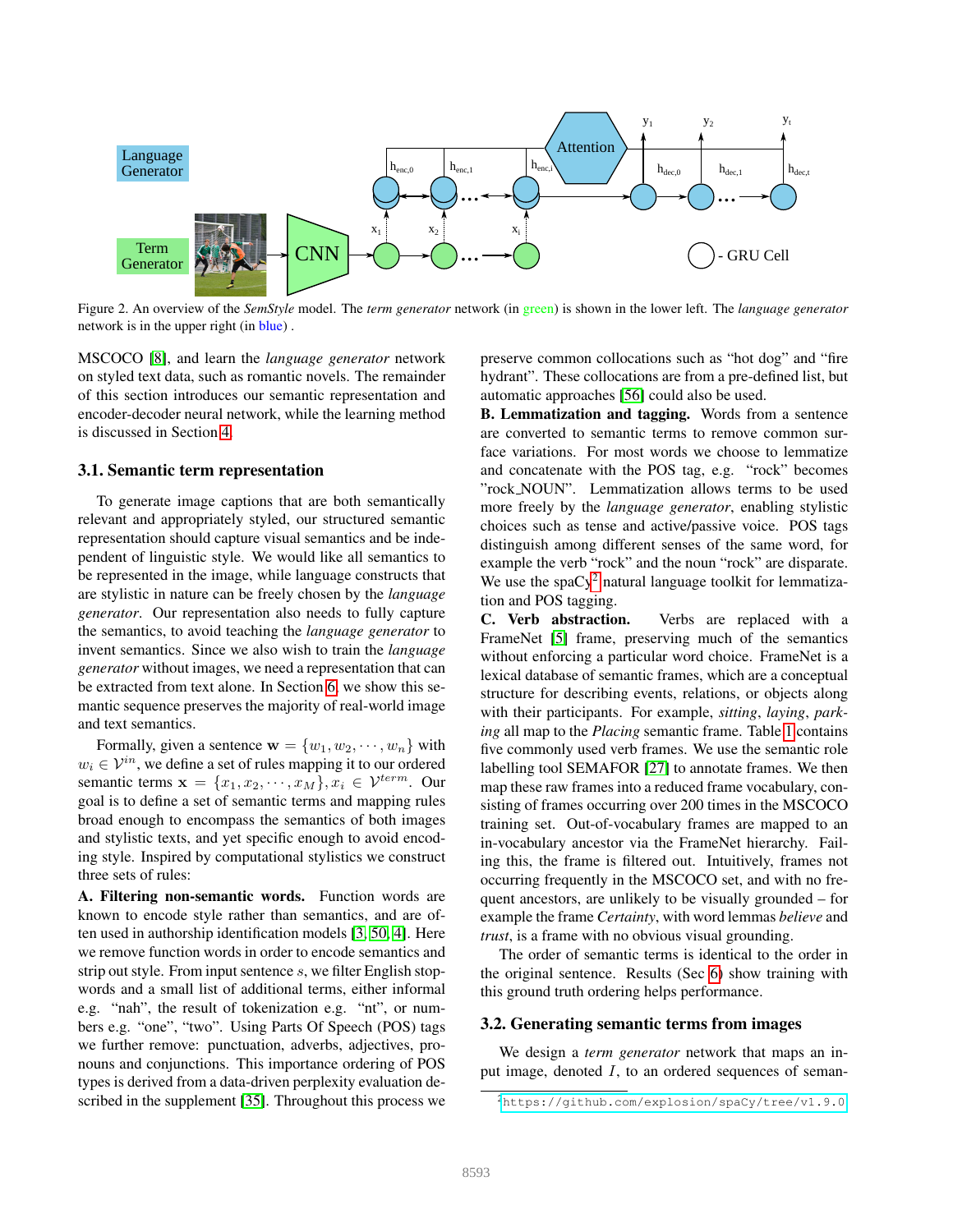| Frame (count)             | <b>Common MSCOCO verbs</b>                |
|---------------------------|-------------------------------------------|
| Placing (86,262)          | sitting, parked, laying, hanging, leaning |
| Posture $(45,150)$        | standing, lying, seated, kneeling, bends  |
| Containing $(32,040)$     | holding, holds, held, hold                |
| Motion (22,378)           | flying, going, swinging, fly, floating    |
| Self motion $(21,118)$    | walking, walks, walk, swimming            |
| .<br>$\sim$ $\sim$ $\sim$ |                                           |

<span id="page-3-1"></span>Table 1. The most common frames in the MSCOCO training set with frequency counts (in 596K training captions) and the most common verbs which instantiate them.

tic terms  $\mathbf{x} = \{x_1, x_2, x_i, ..., x_M\}, x_i \in \mathcal{V}^{term}$ . This is achieved with a CNN+RNN structure inspired by Show and Tell [\[54\]](#page-9-3), and illustrated in the lower left of Figure [2.](#page-2-0) The image feature is extracted from the second last layer of the Inception-v3 [\[48\]](#page-9-19) CNN pre-trained on ImageNet [\[43\]](#page-9-20). It passes through a densely connected layer, and then is provided as input to an RNN with Gated Recurrent Unit (GRU) cells  $[9]$ . The term list x is shorter than a full sentence, which speeds up training and alleviates the effect of forgetting long sequences.

At each time-step  $i$ , there are two inputs to the GRU cell. The first is the previous hidden state  $h_{i-1}$  summarising the image I and term history  $x_1, \ldots, x_{i-1}$ , the second is the embedding vector  $\mathbf{E}_{x_i}$  of the current term. A fully connected layer with softmax non-linearity takes the output  $h_i$  and produces a categorical distribution for the next term in the sequence  $x_{i+1}$ . Argmax decoding can be used to recover the entire term sequence from the conditional probabilities:

$$
x_{i+1} = \underset{j \in \mathcal{V}^{term}}{\text{argmax}} P(x_{i+1} = j | I, x_i...x_1)
$$
 (1)

We set  $x_1$  to be a beginning-of-sequence token and terminate when the sequence exceeds a maximum length or the end-of-sequence token is generated.

#### <span id="page-3-2"></span>3.3. Generating styled descriptions

The *language generator*, shown in the upper right of Figure [2,](#page-2-0) maps from a list of semantic terms to a sentence with a specific style. For example, given the term list "*dog NOUN*", "*Self motion FRAME*", "*grass NOUN*", a suitable target can be "*The dog bounded through the fresh grass.*". Given the list of semantic terms x, we generate an output caption  $\mathbf{y} = \{y_1, y_2, y_t, ..., y_L\}, y_t \in \mathcal{V}^{out}$  – where  $V^{out}$  is the output word vocabulary. To do so, we learn an RNN sequence-to-sequence *language generator* network with attention over the input sequence, using styled text without corresponding paired images.

The encoder component for sequence x consists of a Bidirectional RNN [\[44\]](#page-9-21) with GRU cells and a learn-able term to vector embedding. The Bidirectional RNN is implemented as two independent RNNs running in opposite directions with shared term embeddings. Hidden outputs from the forward RNN  $h_{fwd,i}$  and the backward RNN  $h_{bak,i}$  are concatenated to form the hidden outputs of the

encoder  $h_{enc,i} = [\mathbf{h}_{fwd,i}, \mathbf{h}_{bak,i}]$ . The last of these hidden outputs is used to initialise the hidden state of the decoder  $h_{dec,0} = h_{enc,M}$ . The decoder itself is a unidirectional RNN (only a single forwards RNN) with GRU cells, learnable word embeddings, attention layer, and a softmax output layer.

The attention layer connects selectively weighted encoder hidden states directly to decoder cells, using weightings defined by a learnt similarity (Equations  $2 \& 3$ ). This avoids compressing the entire sequence into a single fixed length vector which improves performance in sequence-to-sequence modelling [\[58,](#page-9-22) [47,](#page-9-23) [32\]](#page-8-26). Attention vector  $a_t$  =  $(a_{t,1},..., a_{t,i},..., a_{t,M})$  quantifies the importance of the input term  $i$  to the current output time-step  $t$ . We compute the attention vector as a softmax over similarity  $v_t$  with learnt weight matrix  $W^a$ , defined as:

$$
v_{t,i} = \mathbf{h}_{enc,i}^{\top} W^a \mathbf{h}_{dec,t}
$$
  

$$
a_{t,i} = \exp(v_{t,i}) / \sum_{j=1}^{M} \exp(v_{t,j})
$$
 (2)

Using the attention we compute a context vector that summarises the important hidden outputs of the encoder for the current decoder time step. The context vector at step  $t$  is defined as a weighted sum of the hidden outputs:

$$
\mathbf{c}_t = \sum_{i=1}^{M} a_{t,i} \mathbf{h}_{enc,i} \tag{3}
$$

To produce the output distribution we concatenate the context vector  $c_t$  with the hidden output of the decoder component  $h_{dec,t}$ , and apply a fully connected layer with softmax non-linearity:

$$
\mathbf{h}_{out,t} = W^{out}[\mathbf{c}_t, \mathbf{h}_{dec,t}] + \mathbf{b}^{out}
$$
  
\n
$$
p(y_t = k|\mathbf{x}) = \exp(h_{out,t,k}) / \sum_{j=1}^{|\mathcal{V}^{out}|} \exp(h_{out,t,j})
$$
 (4)

Here  $|\mathcal{V}^{out}|$  denotes the output vocabulary size,  $[\mathbf{c}_t, \mathbf{h}_{dec,t}]$ denotes vector concatenation,  $W^{out}$ ,  $\mathbf{b}^{out}$  are both learnt parameter of the output layer, and  $t$  is an index to the current element of the decoded sequence.

## <span id="page-3-0"></span>4. Learning with Unpaired Styled Texts

The SemStyle network learns on existing image caption datasets with only factual descriptions, plus a large set of styled texts without aligned images. To achieve this, we develop a two-stage training strategy for the *term generator* and *language generator*.

#### 4.1. Training the term generator

We train the *term generator* network on an image caption dataset with factual descriptions, such as MSCOCO.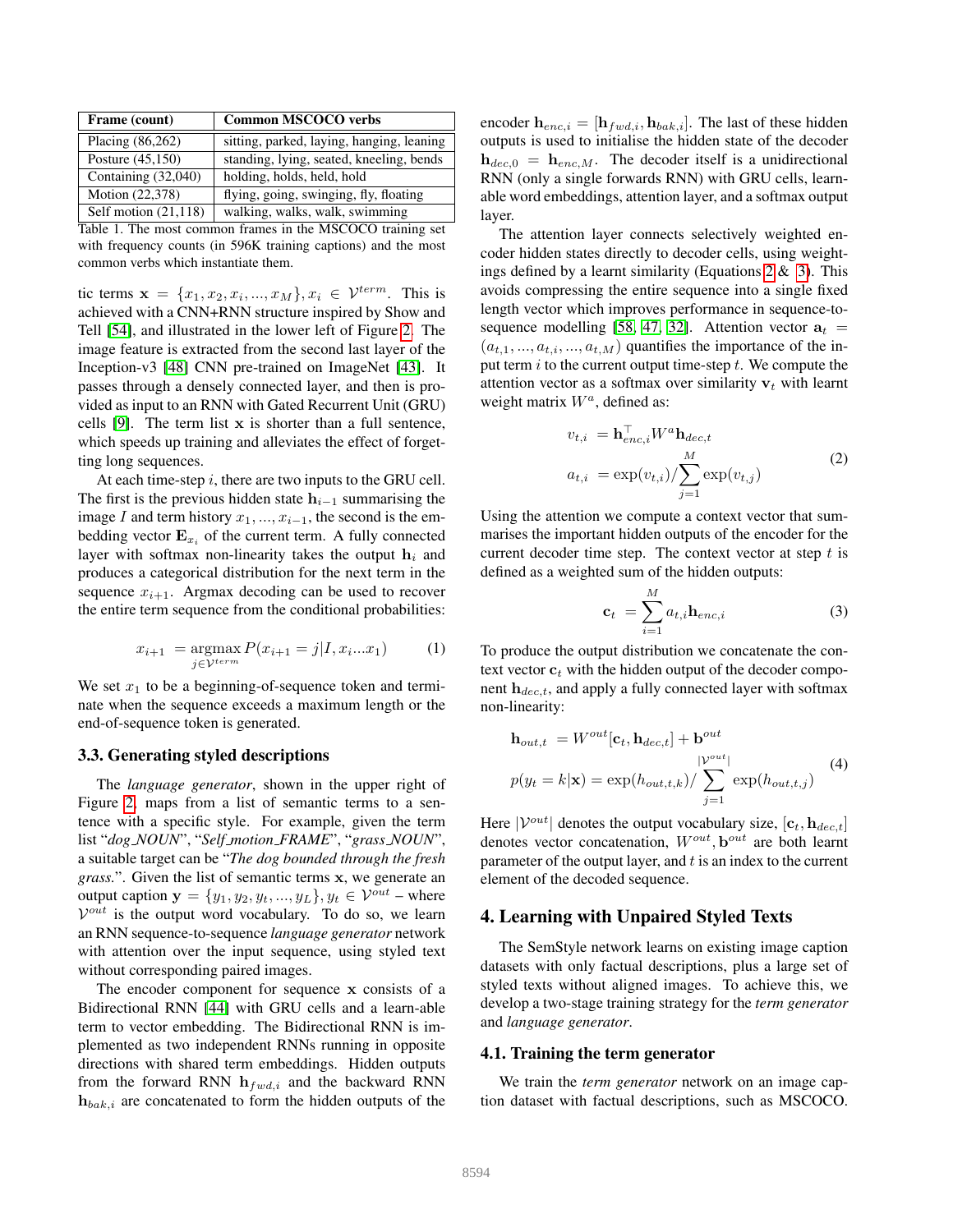The ground truth semantic sequence for each image is constructed from the corresponding ground truth descriptive captions by following the steps in Section [3.1.](#page-2-2)

For each image, the loss function is the mean categorical cross entropy over semantic terms in the sequence:

$$
\mathcal{L} = -\frac{1}{M} \sum_{i=1}^{M} \log p(x_i = \hat{x}_i | I, \hat{x}_{i-1}...\hat{x}_1)
$$
 (5)

Here  $\hat{x}$  denotes ground truth terms. At training time the input terms  $\hat{x}_{i-1}...\hat{x}_1$  are ground truth – this is the common teacher forcing technique [\[57\]](#page-9-24). We found that schedule sampling [\[6\]](#page-8-27) – where sampled outputs are fed as inputs during training – did not improve performance, despite recent work on longer sequences achieving small gains [\[55\]](#page-9-25).

## 4.2. Training the language generator

The *language generator* described in Section [3.3](#page-3-2) takes a semantic term sequence x as input and generates a sentence y in the desired style. To create training data we take a training sentence y and map it to a semantic sequence x according to the steps in Section [3.1.](#page-2-2) The loss function is categorical cross entropy.

We train the *language generator* with both styled and descriptive sentences. This produces a richer language model able to use descriptive terms infrequent in styled sentences. Training only requires text, making it adaptable to many different datasets.

Concatenating both datasets leads to two possible output styles; however, we wish to specify the style. Our solution is to provide a *target-style term* during training and testing. Specifically, our *language generator* network is trained on both the descriptive captions and the styled text with a *target-style term*, indicating provenance, appended to each input sequence. As our encoder is bidirectional we expect it is not sensitive to term placement at the beginning or end of the sequence, while a term at every time step would increase model complexity. This technique has previously been used is sequence-to-sequence models for many-to-many translation [\[20\]](#page-8-28). In Section [6](#page-5-0) we demonstrate that purely descriptive or styled captions can be generated from a single trained model by changing the *target-style term*.

#### 5. Evaluation settings

Both the *term generator* and *language generator* use separate 512 dimensional GRUs and term or word embedding vectors. The *term generator* has a vocabulary of 10000 terms while the *language generator* has two vocabularies: one for encoder input another for the decoder – both vocabularies have 20000 entries to account for a broader scope. The number of intersecting terms between the *term generator* and the *language generator* is 8266 with both datasets, and 6736 without. Image embeddings come from the second last layer of the Inception-v3 CNN [\[48\]](#page-9-19) and are 2048 dimensional.

Learning uses mini-batch stochastic gradient decent method ADAM [\[23\]](#page-8-29) with learning rate 0.001. We clip gradients to [−5, 5] and apply dropout to image and sentence embeddings. The mini-batch size is 128 for both the *term generator* and the *language generator*. For the *language generator* each mini-batch is composed of 64 styled sentences and 64 image captions. To achieve this one-to-one ratio we randomly down-sample the larger of the two datasets at the start of each epoch.

At test time both the *term generator* and the *language generator* use greedy decoding: the most likely word is chosen as input for the next time step. The code and trained models are released online <sup>[1](#page-0-1)</sup>.

### 5.1. Datasets

Descriptive image captions come from the MSCOCO dataset [\[8\]](#page-8-6) of 82783 training images and 40504 validation images, with 5 descriptive captions each. It is common practice [\[54\]](#page-9-3) to merge a large portion of this validation set into the training set to improve captioning performance. We reserve 4000 images in the validation set as a test set, the rest we merged into training set. The resulting training set has 119287 images and 596435 captions.

The styled text consists of 1567 romance novels from bookcorpus [\[61\]](#page-9-6) – comprising 596MB of text and 9.3 million sentences. We filter out sentences with less than 10 characters, less than 4 words, or more than 20 words. We further filter sentences not containing any of the 300 most frequent non stop-words from the MSCOCO dataset – leaving 2.5 million sentences that are more likely to be relevant for captioning images. Our stop-word list is from NLTK [\[7\]](#page-8-30) and comparisons are on stemmed words. For faster training and to balance the styled and descriptive datasets we further down-sample to 578,717 sentences, with preference given to sentences containing the most frequent MSCOCO words. We remove all but the most basic punctuation (commas, full stops and apostrophes), convert to lower-case, tokenise and replace numbers with a special token.

The StyleNet [\[15\]](#page-8-4) test set was not released publicly at the time of writing, so we could not use it for comparisons.

#### <span id="page-4-0"></span>5.2. Compared approaches

We evaluate 6 state-of-the-art baselines and 7 variants of *SemStyle* – extended details are in the supplement [\[35\]](#page-9-17).

CNN+RNN-coco is based on the descriptive Show+Tell model [\[54\]](#page-9-3), TermRetrieval uses the *term generator* to generate a list of words, which are then used to retrieve sentences from the styled text corpus. StyleNet generates styled captions, while StyleNet-coco generates descriptive captions. Both are a re-implementation of the Gan *et al*. [\[15\]](#page-8-4) model with minor modifications to ensure convergence on our dataset. neural-storyteller is a model trained on romance text (from the same source as ours) and re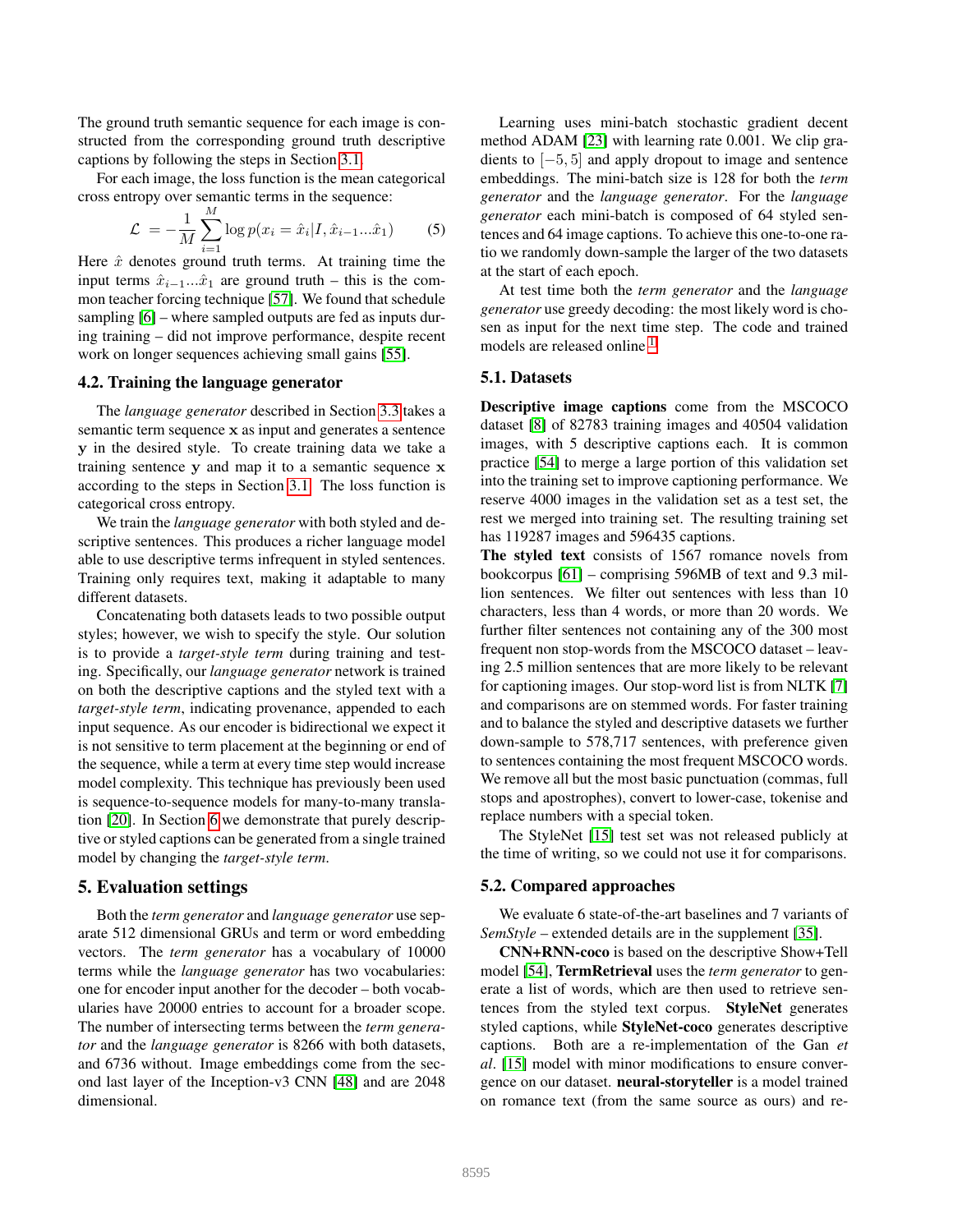leased by Kiros [\[24\]](#page-8-3). JointEmbedding maps images and sentences to a continuous multi-modal vector space [\[25\]](#page-8-18), and uses a separate decoder, trained on the romance text, to decode from this space.

SemStyle is our full model. SemStyle-unordered is a variant of *SemStyle* with a randomised semantic term ordering; SemStyle-words is a variant where the semantic terms are raw words – they are not POS tagged, lemmatized or mapped to FrameNet frames; SemStyle-lempos is a variant where the semantic terms are lemmatized and POS tagged, but verbs are not mapped to FrameNet frames; SemStyle-romonly is *SemStyle* with the language generator trained only on the romantic novel dataset. SemStylecocoonly is *SemStyle* trained only on the MSCOCO dataset. SemStyle-coco is *SemStyle* trained on both datasets but with a MSCOCO *target-style term* used at test time to indicate descriptive captions should be generated.

#### <span id="page-5-2"></span>5.3. Evaluation metrics

Automatic relevance metrics. Widely-used captioning metrics such as BLEU [\[38\]](#page-9-26), METEOR [\[11\]](#page-8-31) and CIDEr [\[51\]](#page-9-27) are based on n-gram overlap. They are less relevant to stylised captioning since the goal is to change wording while preserving semantics. We include them for descriptive captions (Table [2\)](#page-6-0); results for stylised captions are in the supplement [\[35\]](#page-9-17). The SPICE [\[1\]](#page-8-7) metric computes an fscore over semantic tuples extracted from MSCOCO reference sentences [\[8\]](#page-8-6). This is less dependent on exact n-gram overlap, and is strongly correlated with human judgements of descriptiveness. In the following we interchangably use the terms descriptiveness and relevance.

Automatic style metrics. To the best of our knowledge, there are no well-recognised measures for style adherence. We propose three metrics, the first two use a language model in the target style, the second is a high-accuracy style classifier. LM is our first language model metric, it is the average perplexity in bits per word under a 4-gram model [\[17\]](#page-8-32) built on the romance novels. Lower scores indicate stronger style. The GRULM metric is the bits per word under a GRU language model, with the structure of the *language generator* decoder without attention. The CLassifier Fraction (CLF) metric, is the fraction of generated captions classified as styled by a binary classifier. This classifier is logistic regression with 1,2-gram occurrence features trained on styled sentences and MSCOCO training captions. Its crossvalidation precision is 0.992 at a recall of 0.991. We have released all three models  $<sup>1</sup>$  $<sup>1</sup>$  $<sup>1</sup>$ .</sup>

Human evaluations of relevance and style. Automatic evaluation does not give a full picture of a captioning systems performance [\[8\]](#page-8-6); human evaluation can help us to better understand its strengths and weaknesses, with the end user in mind. We evaluate each image-caption pair with two crowd-sourced tasks on the CrowdFlower<sup>[3](#page-5-1)</sup> platform. The first measures how descriptive a caption is to an image on a four point scale – from unrelated (1) to clear and accurate (4). The second task evaluates the degree of style transfer. We ask the evaluator to choose among three mutually exclusive options – that the caption: is likely to be part of a story related to the image (*story*), is from someone trying to describe the image to you (*desc*), or is completely unrelated to the image (*unrelated*). Note that most sentences in a romance novel are not identifiably romantic once taken out of context. Being part of a story is an identifiable property for a single sentence. We choose this over shareability, as used by Gan *et al*. [\[15\]](#page-8-4), since being part of a story more concisely captures the literary quality of the styled text. We separate the descriptiveness and story aspects of human evaluation, after pilot runs found that the answer to descriptiveness interferes with the judgement about being part of a story.

Using each method we caption the same 300 random test images, and evaluate each with 3 workers – a total of 900 judgements per method. More details on the crowd-sourced evaluation, including a complete list of questions and guideline text, can be found in the supplement [\[35\]](#page-9-17).

## <span id="page-5-0"></span>6. Results

Table [2](#page-6-0) summarizes measurements of content relevance against factual (MSCOCO) captions. Table [3](#page-6-1) and Figure [3](#page-6-2) report automatic and human evaluations on caption style learned from romance novels.

Evaluating relevance. *SemStyle-coco* generates descriptive captions because the descriptive *target-style term* is used. It achieves semantic relevance scores comparable to the *CNN+RNN-coco*, with a SPICE of 0.157 vs 0.154, and BLEU-4 of 0.238 for both. This demonstrates that using semantic terms is a competitive way to distil image semantics, and that the *term generator* and *language generator* constitute an effective vision-to-language pipeline. Moreover, *SemStyle* can be configured to generate different caption styles just by changing the *target-style term* at test time – the complement of the CLF metric shows *SemStyle-coco* captions are classified as descriptive in 99.7% of cases.

Evaluating style. *SemStyle* succeeds in generating styled captions in 58.9% of cases, as judged by CLF, and receives a SPICE score of 0.144. The baselines *TermRetrieval*, *neuralstoryteller* and *JointEmbedding* have significantly higher CLF scores, but much lower SPICE scores. *TermRetrieval* produces weakly descriptive sentences (SPICE of 0.088) because it is limited to reproducing the exact text of the styled dataset which yields lower recall for image semantics. Both *neural-storyteller* (SPICE 0.057), and *JointEmbedding* (SPICE 0.046), decode from a single embedding vector allowing less control over semantics than SemStyle.

<span id="page-5-1"></span><sup>3</sup><https://www.crowdflower.com>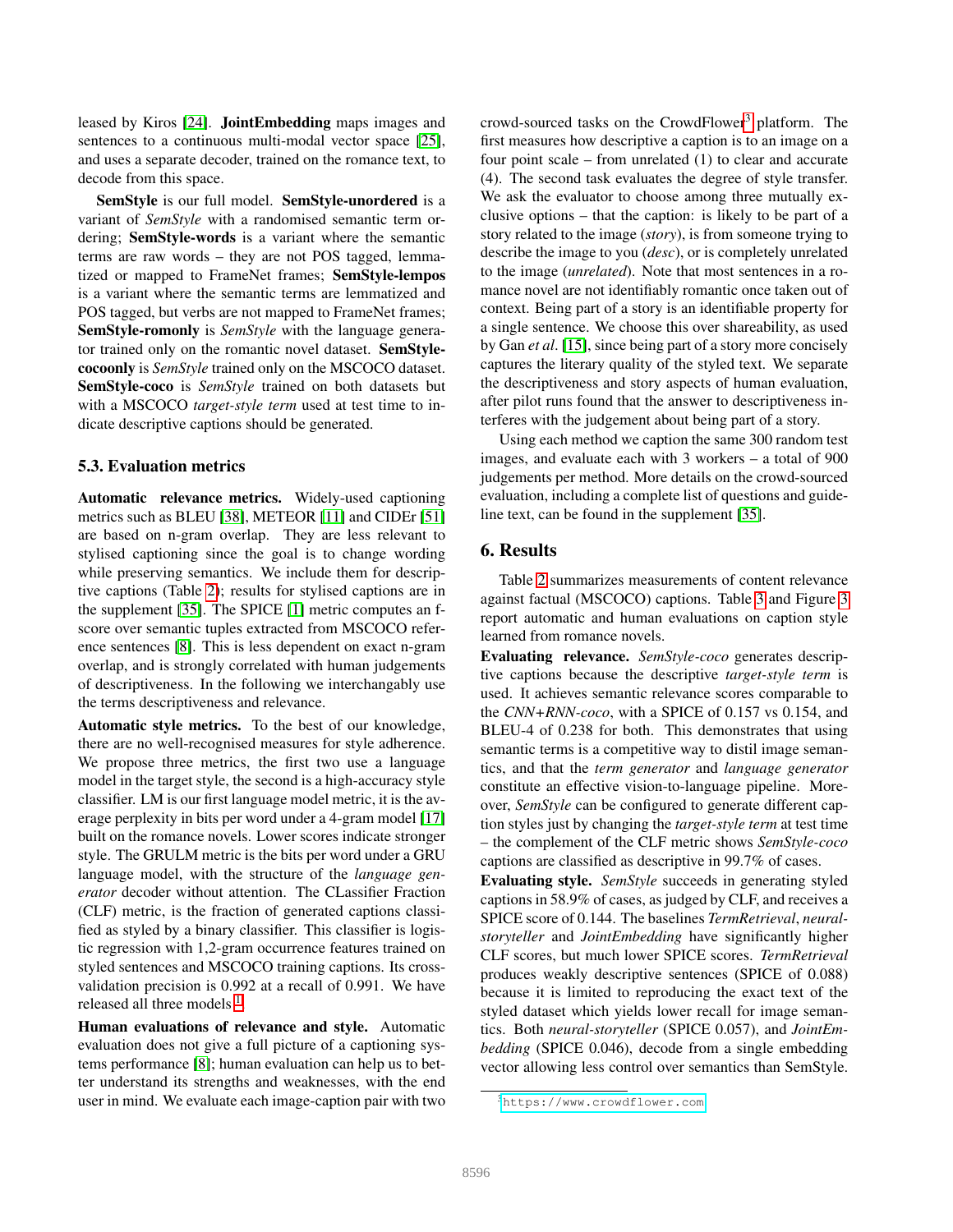| Model             | BLEU-1 | $BLE11-4$ | <b>METEOR</b> | CIDEr      | <b>SPICE</b> | CLF           | LΜ    | <b>GRULM</b>            |
|-------------------|--------|-----------|---------------|------------|--------------|---------------|-------|-------------------------|
| CNN+RNN-coco      | 0.667  | 0.238     | 0.224         | 0.772      | 0.154        | 0.001         | 6.591 | 6.270                   |
| StyleNet-coco     | 0.643  | 0.212     | 0.205         | 0.664      | 0.135        | $0.0^{\circ}$ | 6.349 | 5.977                   |
| SemStyle-cocoonly | 0.651  | 0.235     | 0.218         | 0.764      | 0.159        | 0.002         | 6.876 | 6.507                   |
| SemStyle-coco     | 0.653  | 0.238     | 0.219         | 0.769      | 0.157        | 0.003         | 6.905 | 6.691                   |
| m 11 A B          |        |           | 11000001      | $\sqrt{2}$ |              | $\sim$ $\sim$ |       | $\sim$ $\sim$<br>$\sim$ |

<span id="page-6-0"></span>Table 2. Evaluating caption relevance on the MSCOCO dataset. For metrics see Sec. [5.3,](#page-5-2) for approaches see Sec. [5.2.](#page-4-0)

| Model              | <b>SPICE</b> | CLF   | LM    | <b>GRULM</b> |
|--------------------|--------------|-------|-------|--------------|
| StyleNet           | 0.010        | 0.415 | 7.487 | 6.830        |
| TermRetrieval      | 0.088        | 0.945 | 3.758 | 4.438        |
| neural-storyteller | 0.057        | 0.983 | 5.349 | 5.342        |
| JointEmbedding     | 0.046        | 0.99  | 3.978 | 3.790        |
| SemStyle-unordered | 0.134        | 0.501 | 5.560 | 5.201        |
| SemStyle-words     | 0.146        | 0.407 | 5.208 | 5.096        |
| SemStyle-lempos    | 0.148        | 0.533 | 5.240 | 5.090        |
| SemStyle-romonly   | 0.138        | 0.770 | 4.853 | 4.699        |
| SemStyle           | 0.144        | 0.589 | 4.937 | 4.759        |

<span id="page-6-1"></span>Table 3. Evaluating styled captions with automated metrics. For *SPICE* and *CLF* larger is better, for *LM* and *GRULM* smaller is better. For metrics and baselines see Sec. [5.3](#page-5-2) and Sec. [5.2.](#page-4-0)

This leads to weaker caption relevance. *StyleNet-coco* produces factual sentences with comparable BLEU and SPICE scores. However, *StyleNet* produces styled sentences less frequently (CLF 41.5%) and with significantly lower semantic relevance – SPICE of 0.010 compared to 0.144 for *SemStyle*. We observe that the original *StyleNet* dataset [\[15\]](#page-8-4) mostly consists of factual captions re-written by adding or editing a few words. The romance novels in the book corpus, on the other hand, have very different linguistic patterns to COCO captions. We posit that the factored input weights in *StyleNet* work well for small edits, but have difficulty capturing richer and more drastic changes. For *Sem-Style*, the semantic term space and a separate *language generator* make it amenable to larger stylistic changes.

Coverage of semantic terms. We find that most of the terms generated by the *term generator* are represented in the final caption by the *language generator*. Of the Non-FrameNet terms 94% are represented, while 96% of verb frames are represented. Evaluating the full *SemStyle* pipeline involves mapping generated and ground truth captions to our semantic term space and then calculating multireference precision (BLEU-1) and recall (ROUGE-1). *Sem-Style* gets a higher precision 0.626 and recall 0.517 than all styled caption baselines, and is close to the best descriptive model *SemStyle-cocoonly* with precision 0.636 and recall 0.531. Full results are in the supplement [\[35\]](#page-9-17).

Human evaluations are summarised in Figure [3,](#page-6-2) tabular results and statistical significance testing are in the supplement [\[35\]](#page-9-17). Figure [3\(a\)](#page-6-3) shows image-caption relevance judged on a scale of 1 (unrelated) to 4 (clear and accurate). *StyleNet* was not included in the human evaluations since it scored significantly worse than others in the automatic metrics, especially SPICE and LM. *SemStyle* has a mean

<span id="page-6-4"></span><span id="page-6-3"></span>

<span id="page-6-2"></span>Figure 3. Human evaluations for SemStyle and selected baselines. [\(a\)](#page-6-3) relevance measured on a four point scale, reported as percentage of generated captions at each level with 0.95 confidence interval error bars. [\(b\)](#page-6-4) style conformity as a percentage of captions: unrelated to the image content, a basic description of the image, or part of a story relating to the image.

relevance of 2.97 while *CNN+RNN-coco* has 2.95. In addition, only 12.2% of *SemStyle* captions are judged as *unrelated*, the lowest among all approaches. *SemStyle* produces *clear and accurate* captions 43.8% of the time, while *CNN+RNN-coco* produces them 43.4% of the time – significantly higher than other approaches. As the CNN+RNN architecture is the basis of the *term generator*, this indicates our semantic term mapping and separate styled *language generator* do not reduce the relevance of the generated captions. *TermRetrieval* has mean relevance 2.50, and *neuralstoryteller* 2.02 – both significantly lower than *SemStyle*. *neural-storyteller* generates a large fraction of completely unrelated captions (42.3%) while *TermRetrieval* avoids doing so (24.4%). *SemStyle-romonly* produces fewer clear and accurate captions than *SemStyle* (34.7% vs 43.8%), which demonstrates improved caption relevance when both training datasets are combined.

Figure [3\(b\)](#page-6-4) summarises crowd-worker choices among being *story-like*, *descriptive*, or *unrelated*. The two *Sem-Style* variants have the lowest ( $\lt$  25%) fraction of captions that are judged *unrelated*. *SemStyle* generates story like captions 41.9% of the time, which is far more frequently than the *CNN+RNN-coco* trained on MSCOCO at 6.2%. *neuralstoryteller* produces captions that are judged as story like 52.6% of the time, but at the expense of 44.2% completely unrelated captions. *TermRetrieval* produces captions that are story like 55.5% of the time and unrelated only 26.0% of the time; however, as shown in Figure [3\(a\),](#page-6-3) the relevance to images is low.

We calculate the correlation between the three new style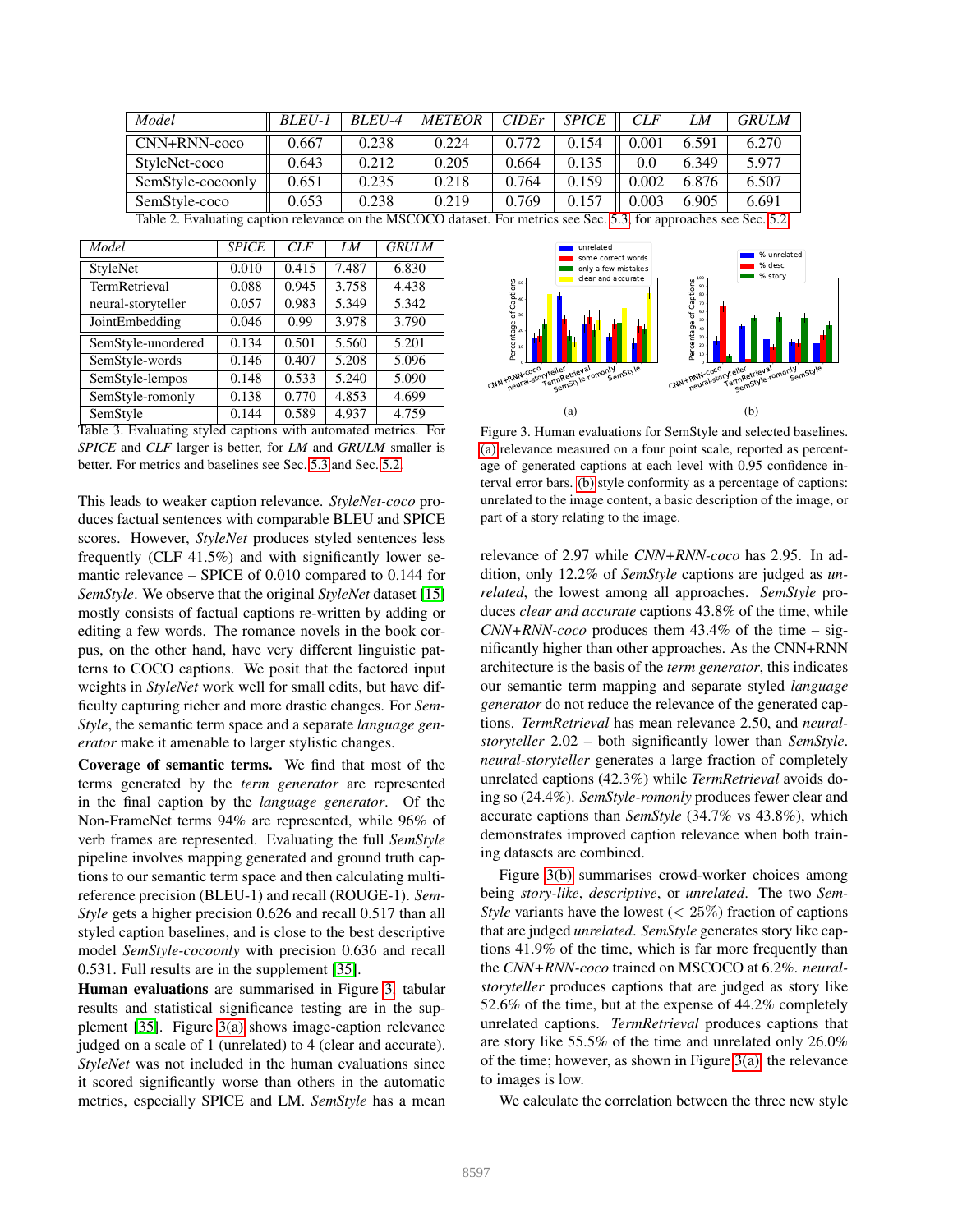

<span id="page-7-0"></span>Figure 4. Example results, includes styled (Story) output from *SemStyle* and descriptive (Desc) output from *SemStyle-coco*. Four success cases are on the left (a,b,c,d), and two failures are on the right (e,f).

metrics (in Section [5.3\)](#page-5-2) and human *story-like* judgements. Following the method of Anderson *et al*. [\[1\]](#page-8-7), Kendall's τ correlation co-efficient is: 0.434 for CLF, 0.150 for LM, and 0.091 for GRULM.

Evaluating modeling choices of SemStyle. The last 5 rows of Table [3](#page-6-1) highlight trade-offs among variants of *SemStyle*. Randomly ordering the semantic terms during training and testing, *SemStyle-unordered*, leads to captions with less semantic relevance, shown by a SPICE of 0.134 compared to 0.144 for the full model. They also conform less to the target style with a CLF of 0.501 compared to 0.589.

Using a raw word term space *SemStyle-words* (without FrameNet, lemmatization or POS tags) gives similar semantic relevance, SPICE of 0.146 to the full models 0.144, but less styling with CLF at 0.407. Using verb lemmas rather than FrameNet terms as in *SemStyle-lempos*, has a similar effect, with a slight increase in SPICE to 0.148 and a decrease in style to a CLF of 0.533. This clearly demonstrates the three components FrameNet, lemmatization and POS tags all contribute to remove style from the intermediate representation, and thus lead to output in the target style.

Learning from both datasets improves caption relevance. If we only train on the romantic novel corpus as in *SemStyle-romonly*, we find strong conformity to the target style (CLF 0.770) but less semantic relevance, SPICE 0.138. Without the joint training some semantics terms from the MSCOCO dataset are never seen by the language generator at training time – meaning their semantic content is inaccessible at test time. Our joint training approach avoids these issues and allows style selection at test time.

Example captions. Figure [4](#page-7-0) shows four success cases on

the left  $(a,b,c,d)$  and two failures on the right  $(e,f)$ . The success cases are story-like, such as "The woman stepped underneath her umbrella and walked in the rain." rather than "A woman walking with an umbrella in the rain.". They also tend to use more interesting verbs (due to FrameNet) – "He pulled out a horse carriage and charged down the street". We note *SemStyle* examples use more past tense (c), definite articles  $(b,d)$ , and first person view  $(e,f)$  – statistics are included in the supplement [\[35\]](#page-9-17). The failures are caused by the *term generator*incorrectly identifying cows in the image (top row), or word use ("juicer") by the *language generator* that is grammatically correct, but contradicts commonsense (bottom row).

## 7. Conclusion

We propose *SemStyle*, a method to learn visually grounded style generation from texts without paired images. We develop a novel semantic term representation to disentangle content and style in descriptions. This allows us to learn a mapping from an image to a sequence of semantic terms that preserves visual content, and a decoding scheme that generates a styled description. Future work includes learning from a richer set of styles, and developing a recognised set of automated and subjective metrics for styled captions.

Acknowledgments This work is supported, in part, by the Australian Research Council via project DP180101985. The Tesla K40 used for this research was donated by the NVIDIA Corporation. We thank S. Mishra, S. Toyer, A. Tran, and S. Wu for helpful suggestions.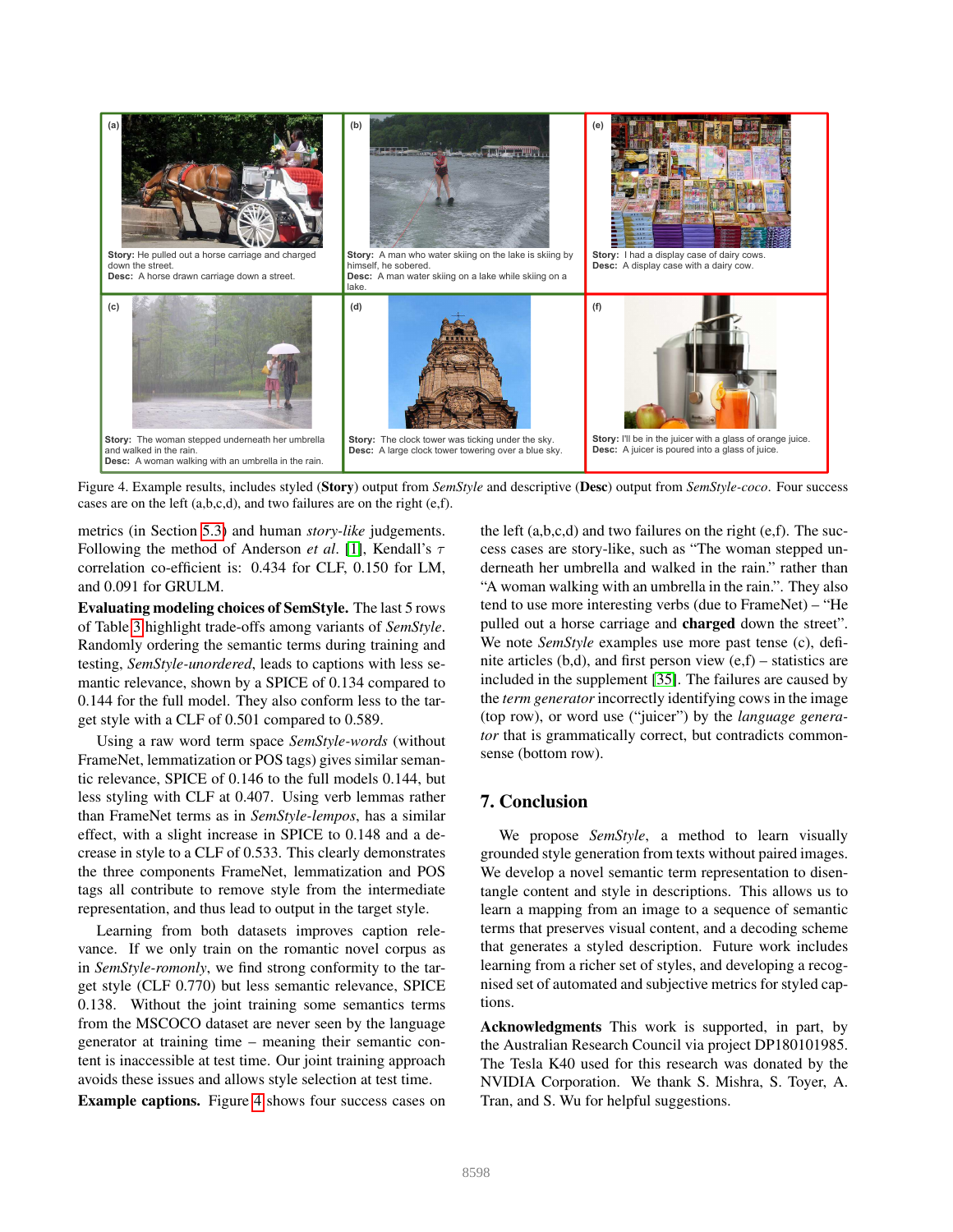## References

- <span id="page-8-7"></span>[1] P. Anderson, B. Fernando, M. Johnson, and S. Gould. SPICE : Semantic Propositional Image Caption Evaluation. *ECCV'16*, 1:382–398, 2016.
- <span id="page-8-21"></span>[2] L. Anne Hendricks, S. Venugopalan, M. Rohrbach, R. Mooney, K. Saenko, and T. Darrell. Deep compositional captioning: Describing novel object categories without paired training data. In *Proceedings of the IEEE Conference on Computer Vision and Pattern Recognition*, pages 1–10, 2016.
- <span id="page-8-9"></span>[3] S. Argamon and S. Levitan. Measuring the usefulness of function words for authorship attribution. In *Proc. of the ACH/ALLC*, pages 1–3, 2005.
- <span id="page-8-8"></span>[4] S. Argamon, M. Šarić, and S. Stein. Style mining of electronic messages for multiple authorship discrimination: first results. *Knowledge discovery and data mining*, pages 475– 480, 2003.
- <span id="page-8-5"></span>[5] C. F. Baker, C. J. Fillmore, and J. B. Lowe. The Berkeley FrameNet Project. In *Proceedings of the 36th annual meeting on Association for Computational Linguistics -*, volume 1, page 86, Morristown, NJ, USA, 1998. Association for Computational Linguistics.
- <span id="page-8-27"></span>[6] S. Bengio, O. Vinyals, N. Jaitly, and N. Shazeer. Scheduled Sampling for Sequence Prediction with Recurrent Neural Networks. *NIPS*, 2015.
- <span id="page-8-30"></span>[7] S. Bird, E. Klein, and E. Loper. *Natural Language Processing with Python*, volume 43. 2009.
- <span id="page-8-6"></span>[8] X. Chen, H. Fang, T.-Y. Lin, R. Vedantam, S. Gupta, P. Dollar, and C. L. Zitnick. Microsoft COCO captions: Data collection and evaluation server. *arXiv:1504.00325*, 2015.
- <span id="page-8-25"></span>[9] K. Cho, B. van Merrienboer, C. Gulcehre, D. Bahdanau, F. Bougares, H. Schwenk, and Y. Bengio. Learning Phrase Representations using RNN Encoder-Decoder for Statistical Machine Translation. *Proceedings of the 2014 Conference on Empirical Methods in Natural Language Processing (EMNLP)*, pages 1724–1734, 2014.
- <span id="page-8-1"></span>[10] C. Danescu-Niculescu-Mizil, M. Gamon, and S. Dumais. Mark my words!: linguistic style accommodation in social media. In *Proceedings of the 20th international conference on World wide web*, pages 745–754. ACM, 2011.
- <span id="page-8-31"></span>[11] M. Denkowski and A. Lavie. Meteor Universal: Language Specific Translation Evaluation for Any Target Language. In *EACL 2014 Workshop on Statistical Machine Translation*, pages 376–380, 2014.
- <span id="page-8-16"></span>[12] J. Donahue, L. A. Hendricks, S. Guadarrama, M. Rohrbach, S. Venugopalan, K. Saenko, and T. Darrell. Long-term recurrent convolutional networks for visual recognition and description. *CVPR*, jun 2015.
- <span id="page-8-14"></span>[13] J. L. Elman. Finding structure in time. *Cognitive Science*, 14(2):179–211, 1990.
- <span id="page-8-2"></span>[14] J. Ficler and Y. Goldberg. Controlling linguistic style aspects in neural language generation. In *EMNLP Workshop on Stylistic Variation*, pages 94–104, 2017.
- <span id="page-8-4"></span>[15] C. Gan, Z. Gan, X. He, J. Gao, and L. Deng. StyleNet: Generating Attractive Visual Captions with Styles. *CVPR*, 2017.
- <span id="page-8-10"></span>[16] M. Ghazvininejad, X. Shi, Y. Choi, and K. Knight. Generating Topical Poetry. *EMNLP*, pages 1183–1191, 2016.
- <span id="page-8-32"></span>[17] K. Heafield, I. Pouzyrevsky, J. H. Clark, and P. Koehn. Scalable Modified Kneser-Ney Language Model Estimation. *Proceedings of the 51st Annual Meeting of the Association for Computational Linguistics*, pages 690–696, 2013.
- <span id="page-8-15"></span>[18] S. Hochreiter and J. Schmidhuber. Long short-term memory. *Neural computation*, 9(8):1735–1780, 1997.
- <span id="page-8-12"></span>[19] H. Jhamtani, V. Gangal, E. Hovy, and E. Nyberg. Shakespearizing modern language using copy-enriched sequenceto-sequence models. In *EMNLP Workshop on Stylistic Variation*, 2017.
- <span id="page-8-28"></span>[20] M. Johnson, M. Schuster, Q. V. Le, M. Krikun, Y. Wu, Z. Chen, N. Thorat, F. Viegas, M. Wattenberg, G. Corrado, ´ M. Hughes, and J. Dean. Google's Multilingual Neural Machine Translation System: Enabling Zero-Shot Translation. *Transactions of the Association for Computational Linguistics*, 5:339–351, 2017.
- <span id="page-8-17"></span>[21] A. Karpathy and L. Fei-Fei. Deep Visual-Semantic Alignments for Generating Image Descriptions. *CVPR*, 2015.
- <span id="page-8-11"></span>[22] C. Kiddon, L. Zettlemoyer, and Y. Choi. Globally coherent text generation with neural checklist models. *EMNLP*, pages 329–339, 2016.
- <span id="page-8-29"></span>[23] D. P. Kingma and J. L. Ba. ADAM: A Method For Stochastic Optimization. *ICLR'15*, 2015.
- <span id="page-8-3"></span>[24] R. Kiros. neural-storyteller, 2015. [https://github.](https://github.com/ryankiros/neural-storyteller) [com/ryankiros/neural-storyteller](https://github.com/ryankiros/neural-storyteller).
- <span id="page-8-18"></span>[25] R. Kiros, R. Salakhutdinov, and R. Zemel. Unifying Visual-Semantic Embeddings with Multimodal Neural Language Models. *arXiv preprint arXiv:1411.2539*, pages 1–13, 2014.
- <span id="page-8-23"></span>[26] R. Kiros, Y. Zhu, R. Salakhutdinov, R. S. Zemel, A. Torralba, R. Urtasun, and S. Fidler. Skip-Thought Vectors. *NIPS*, (786):1–9, 2015.
- <span id="page-8-24"></span>[27] M. Kshirsagar, S. Thomson, N. Schneider, J. Carbonell, N. A. Smith, and C. Dyer. Frame-Semantic Role Labeling with Heterogeneous Annotations. *Proceedings of ACL*, pages 218–224, 2015.
- <span id="page-8-13"></span>[28] Y. LeCun, L. Bottou, Y. Bengio, and P. Haffner. Gradientbased learning applied to document recognition. *Proceedings of the IEEE*, 86(11):2278–2323, 1998.
- <span id="page-8-19"></span>[29] S. Liu, Z. Zhu, N. Ye, S. Guadarrama, and K. Murphy. Improved image captioning via policy gradient optimization of spider. 3, 2017.
- <span id="page-8-0"></span>[30] S. Ludwig, K. De Ruyter, M. Friedman, E. C. Brüggen, M. Wetzels, and G. Pfann. More than words: The influence of affective content and linguistic style matches in online reviews on conversion rates. *Journal of Marketing*, 77(1):87– 103, 2013.
- <span id="page-8-22"></span>[31] M.-T. Luong, Q. V. Le, I. Sutskever, O. Vinyals, and L. Kaiser. Multi-task Sequence to Sequence Learning. *ICLR*, 2016.
- <span id="page-8-26"></span>[32] M.-t. Luong, H. Pham, and C. D. Manning. Effective Approaches to Attention-based Neural Machine Translation. *EMNLP'15*, 2015.
- <span id="page-8-20"></span>[33] J. Mao, X. Wei, Y. Yang, J. Wang, Z. Huang, and A. L. Yuille. Learning like a child: Fast novel visual concept learning from sentence descriptions of images. In *Proceedings of the IEEE International Conference on Computer Vision*, pages 2533–2541, 2015.